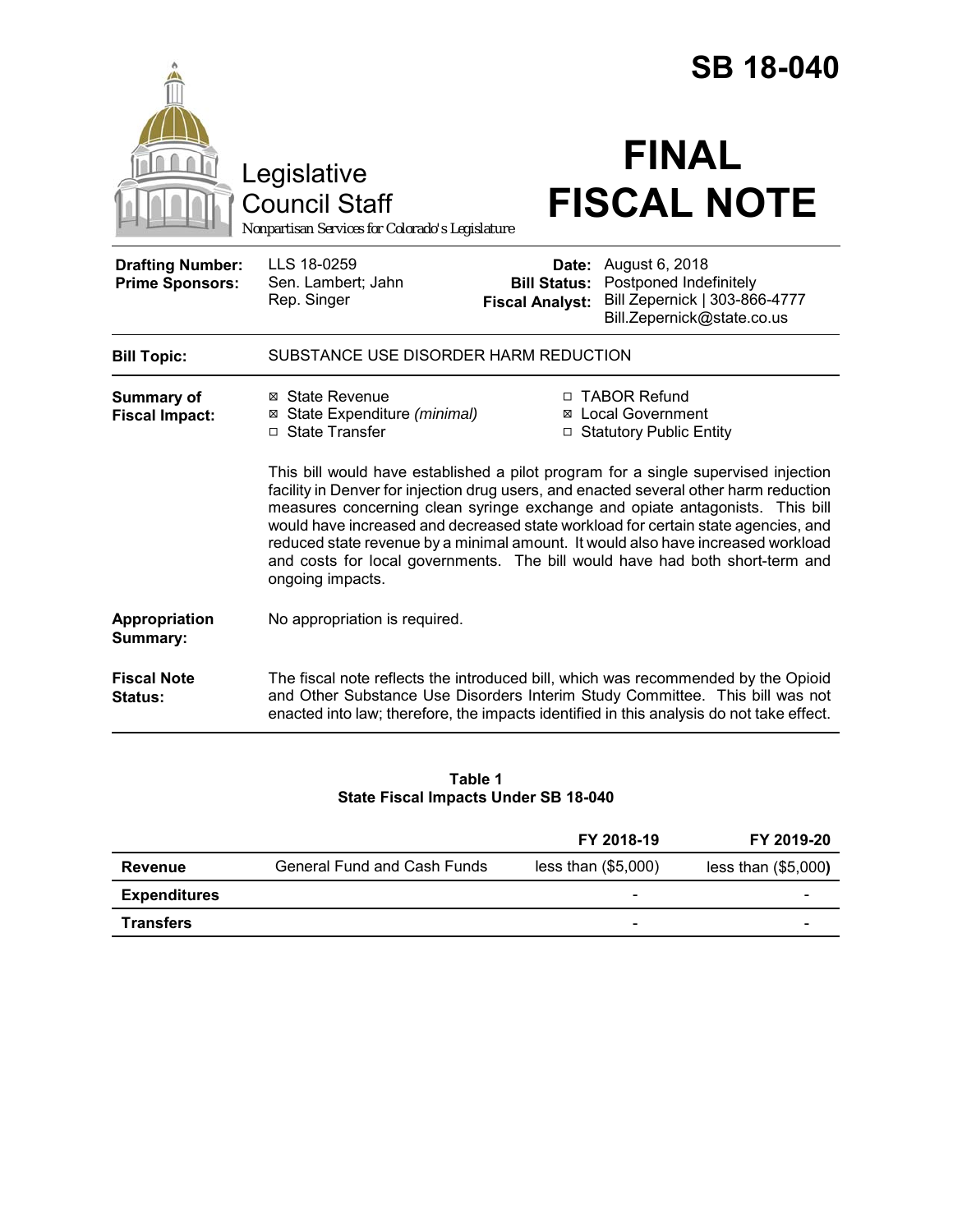August 6, 2018

# **Summary of Legislation**

This bill enacts several harm reduction measures concerning opioid and injection drug use. First, the bill establishes a pilot program in the City and County of Denver for a single supervised injection facility at which persons may inject previously obtained drugs under medical supervision. Civil and criminal immunity is granted to persons using drugs at the site and to staff and volunteers working at the facility. The supervised injection facility must be approved by the Denver Board of Health and may be operated by a contractor under the supervision of the Denver Public Health Agency. The pilot program ends on September 1, 2022.

Second, the bill allows hospitals to serve as clean syringe exchange program locations. Civil immunity is granted to individuals provided a clean syringe under a hospital-based exchange program. Third, the bill allows school districts and nonpublic schools to develop policies for obtaining opiate antagonists and allowing trained school employees to use these drugs in the event of an opioid-related overdose event. Lastly, the bill requires the Colorado Commission on Criminal and Juvenile Justice (CCJJ) in the Department of Public Safety to study criminal sentencing relating to opioids and synthetic opiates and present its findings in its annual report.

### **Comparable Crime and Assumptions**

Legislative Council Staff is required to include certain information in the fiscal note for any bill that creates a new crime, changes the classification of an existing crime, or changes an element of the existing crime that creates a new factual basis for the offense. This bill provides immunity from offenses concerning drug paraphernalia for participants, employees, and volunteers at the pilot program location.

Over the last three years, there were 23,888 cases filed concerning possession of drug paraphernalia (a drug petty offense); 21 cases concerning the manufacture, sale, or delivery of drug paraphernalia (a level 2 drug misdemeanor); and 1 case concerning the advertisement of drug paraphernalia (a level 2 drug misdemeanor). For possession of drug paraphernalia specifically, there were 2,584 persons convicted for this offense. In terms of the racial breakdown of these convictions, 2,289 were white, 141 were black, 118 were Hispanic, 23 were other/unknown, 7 were Asian, and 6 were Native American; for gender, 1,757 were male, 825 were female, and 2 were unknown.

Given the single location under the pilot program, any impact on drug paraphernalia possession-related offenses is assumed to be minimal; the bill is not expected to reduce the number of cases involving manufacture, sale, delivery, or advertisement of drug paraphernalia. Further, since establishment of the supervised injection facility and new hospital-based clean syringe exchange programs will take time to establish, fiscal impacts for this bill are assumed to start after July 1, 2018.

# **State Revenue**

Beginning in FY 2018-19, this bill is anticipated to decrease state revenue by less than \$5,000 per year. This impact will continue through FY 2022-23 when the pilot program ends.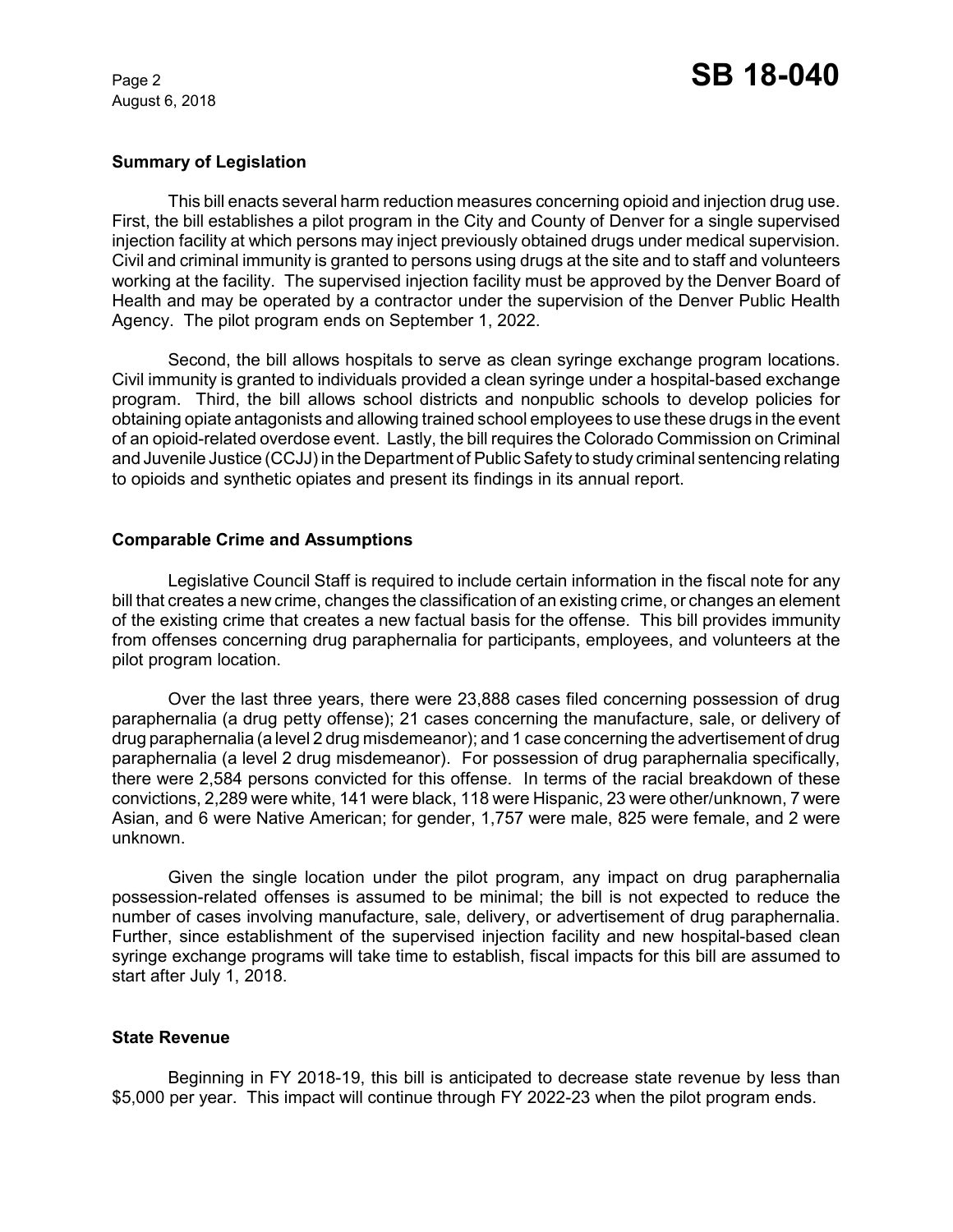August 6, 2018

**Criminal fines.** The bill is anticipated to decrease state revenue by less than \$5,000 per year, credited to the Fines Collection Cash Fund in the Judicial Department. The penalty for the drug petty offense of possession drug paraphernalia is a fine of up to \$100. Given that the courts have discretion in setting the fine amount and the low number of fines imposed by the courts in recent years, the fiscal note assumes that any revenue reduction is likely to be less than \$5,000 per year.

**Court and administrative fees.** The bill will also decrease state fee revenue from court fees to the General Fund and various cash funds by a minimal amount. Fees are imposed for a variety of court-related costs, which vary based on the offense but may include probation supervision, drug or sex offender surcharges, victim compensation, and late fees, among others. Some fee revenue is shared with local governments; refer to the Local Government Impact section for additional information.

### **State Expenditures**

The bill increases workload for some state agencies, while also potentially reducing workload and costs for other agencies and the courts. These impacts are discussed below.

**Department of Public Health and Environment.** The Department of Public Health and Environment (CDPHE) will potentially have increased workload starting in FY 2018-19 to monitor additional syringe exchange programs operated by hospitals and to process grant applications if these new programs seek available state funding. It is assumed this workload will be minimal and that grants for syringe exchange programs will be awarded within existing appropriations.

**Department of Public Safety.** The CCJJ will have additional workload in FY 2018-19 only to study criminal sentencing for synthetic opiates and to include recommendations in their annual report. The Department of Public Safety may have additional workload to provide additional staff support to the CCJJ. Given that this is an ongoing commission that looks at a broad spectrum of criminal justice issues, it is assumed that this work can be accomplished within existing appropriations.

**Judicial Department.** The trial courts in the Judicial Department may have a decrease in workload to the extent that criminal immunity for participants, employees, and volunteers at the supervised injection facility reduces the number of drug paraphernalia-related cases. This impact will begin in FY 2018-19 and continue until FY 2022-23 when the pilot program is repealed. This decrease is assumed to be minimal and no change in appropriations is required.

**Agencies providing representation to indigent persons.** Workload and costs for the Office of the State Public Defender and the Office of the Alternate Defense Counsel will minimally decrease between FY 2018-19 and FY 2022-23 to the extent that there are fewer drug paraphernalia cases in which representation is required under the bill. No change in appropriations to these agencies is required.

# **Local Government**

The bill has several impacts on local governments and school districts as described below.